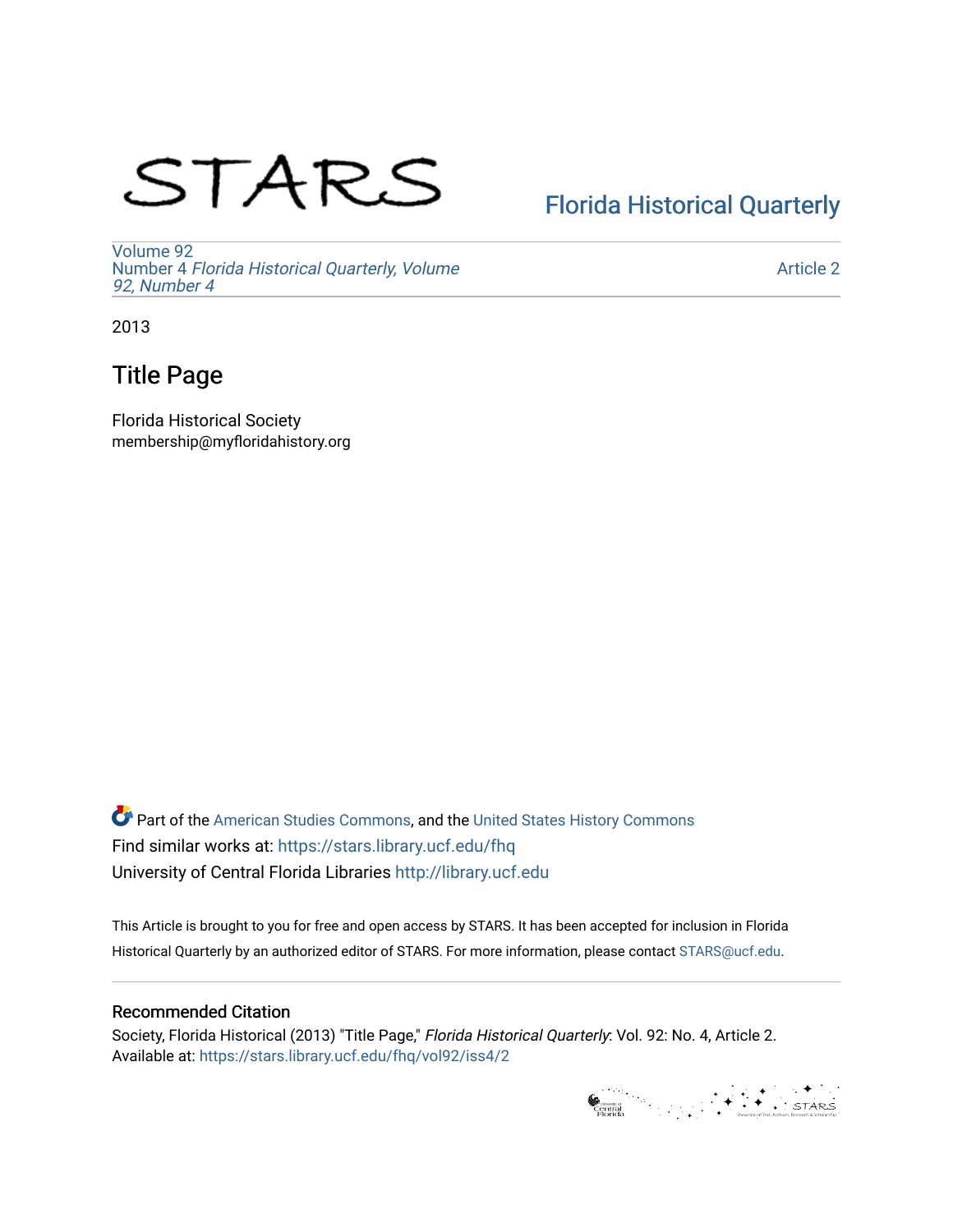|                                     | <b>RECEIVED</b><br>UCF LIBRARY |
|-------------------------------------|--------------------------------|
| THE                                 | <b>JUN 2 6 2014</b>            |
| $F L O R I D A semi Spring 2014$    | Seriala                        |
| HISTORICAL QUARTERLY Vol. 92, No. 4 |                                |
|                                     |                                |

| The Role of Cattle Ranching in the 1656                 |     |
|---------------------------------------------------------|-----|
| Timucuan Rebellion: A Struggle for Land, Labor,         |     |
| and Chiefly Power                                       |     |
| by Justin B. Blanton                                    | 667 |
| An "underground railway" to Pensacola and the           |     |
| <b>Impending Crisis over Slavery</b>                    |     |
| by Matthew J. Clavin                                    | 685 |
| Race, Education, and Regionalism: The Long and          |     |
| <b>Troubling History of School Desegregation in the</b> |     |
| <b>Sunshine State</b>                                   |     |
| by Irvin D.S. Winsboro and Abel A. Bartley              | 714 |
| Nature on a Leash: Tourism, Development, and            |     |
| the Environment on Amelia Island, Florida               |     |
| by Patrick H. Cosby                                     | 746 |
| <b>Book Reviews</b>                                     | 776 |
| <b>End Notes</b>                                        | 800 |
| <b>Florida in Publications, 2013</b>                    | 811 |
| <b>Cumulative Index, Volume 92</b>                      | 831 |
|                                                         |     |

Cover Illustration: United States Marshal Ebenezer W. Dorr branding the hand of Jonathan Walker "SS" for "Slave Stealer. Image courtesy of State Archives of Florida, *Florida Memory,* http:// floridamemory.com/ items/ show/ 34624. Photo title: United States Marshal branding the author.

Copyright 2014 by the Florida Historical Society, Cocoa, Fla.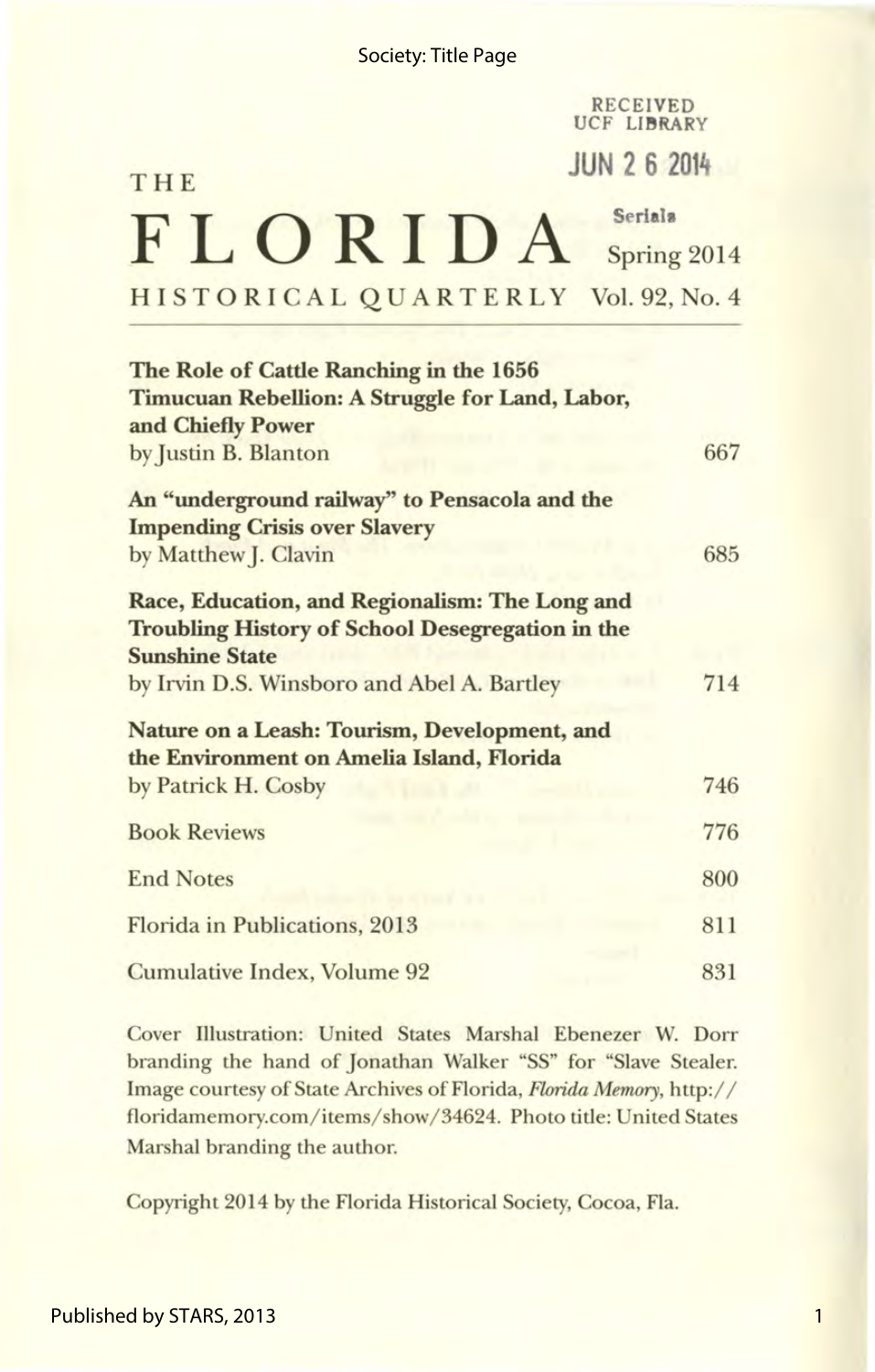### Book Reviews

| Foster, Climate and Culture Change in North America AD<br>900-1600.                               |  |
|---------------------------------------------------------------------------------------------------|--|
|                                                                                                   |  |
| Din, War on the Gulf Coast: The Spanish Fight against<br><b>William Augustus Bowles.</b>          |  |
|                                                                                                   |  |
| Millett, The Maroons of Prospect Bluff and Their Quest for                                        |  |
| Freedom in the Atlantic World.                                                                    |  |
| by Jeffrey L. Fortney  780                                                                        |  |
| Lawson, Jim Crow's Counterculture: The Blues and Black                                            |  |
| Southerners, 1890-1945.                                                                           |  |
|                                                                                                   |  |
| Reid and Bennett, eds., Beyond Forty Acres and a Mule:                                            |  |
| <b>African American Landowning Families since</b>                                                 |  |
| Reconstruction.                                                                                   |  |
|                                                                                                   |  |
| Boyd, Georgia Democrats, the Civil Rights Movement,                                               |  |
| and the Shaping of the New South.                                                                 |  |
|                                                                                                   |  |
| DeYoung, Skyway: The True Story of Tampa Bay's                                                    |  |
| <b>Signature Bridge and the Man Who Brought</b><br>it Down.                                       |  |
|                                                                                                   |  |
| Foster, Integrating Women into the Astronaut Corps: Politics<br>and Logistics at NASA, 1972-2004. |  |
|                                                                                                   |  |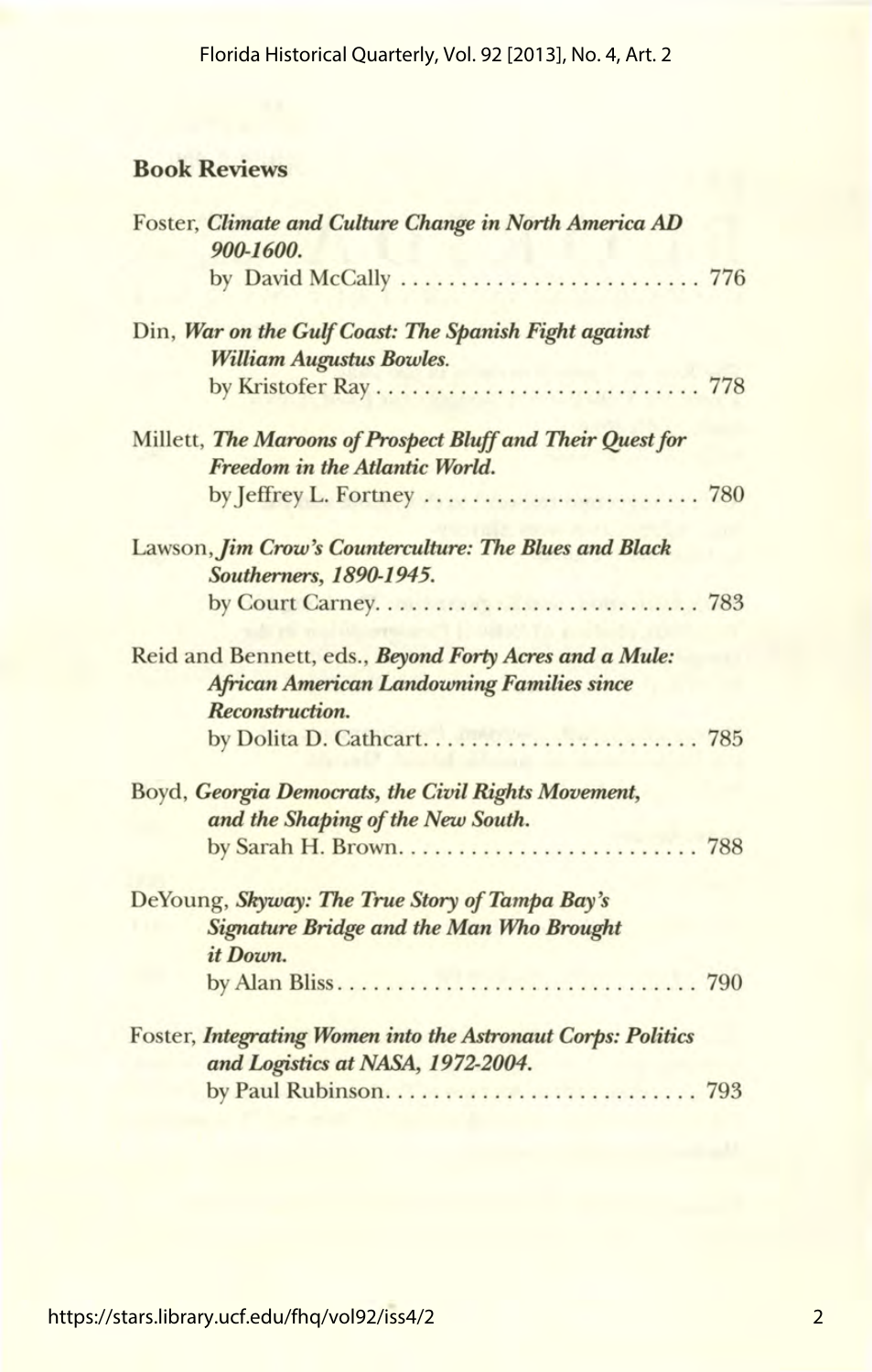## Society: Title Page

| Twigg, The Politics of Disaster: Tracking the Impact of |  |
|---------------------------------------------------------|--|
| Hurricane Andrew.                                       |  |
|                                                         |  |
| Coggin, Walkin' Lawton.                                 |  |
|                                                         |  |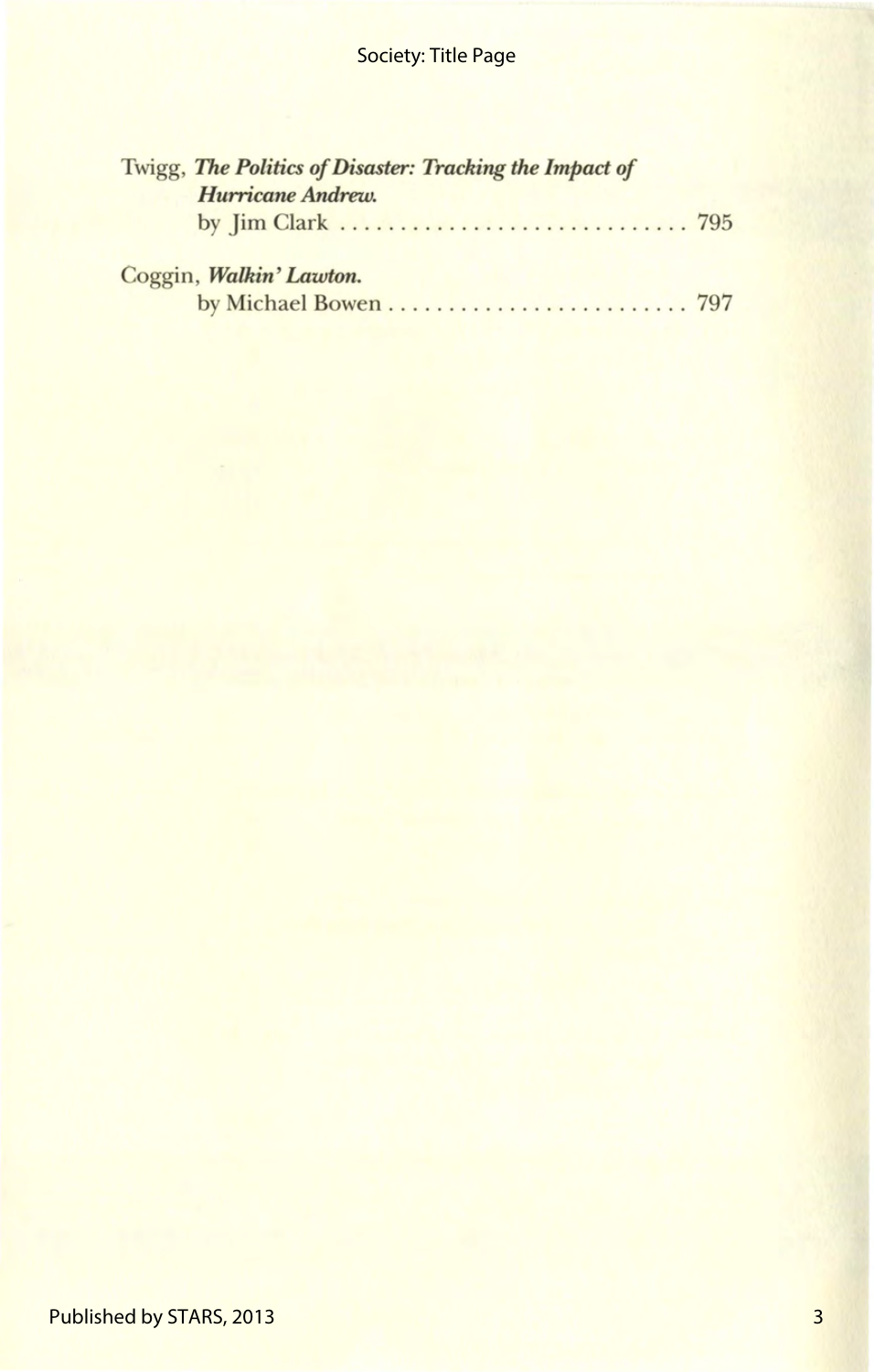Florida Historical Quarterly, Vol. 92 [2013], No. 4, Art. 2

## **E LORIDA HISTORICAL QUARTERLY**

### PUBLISHED BY THE FLORIDA HISTORICAL SOCIETY RECEIVED UCF LIBRARY

**JUN 2 6 2014** 

**Serial a** 



SPRING 2014 NUMBER 4

https://stars.library.ucf.edu/fhq/vol92/iss4/2